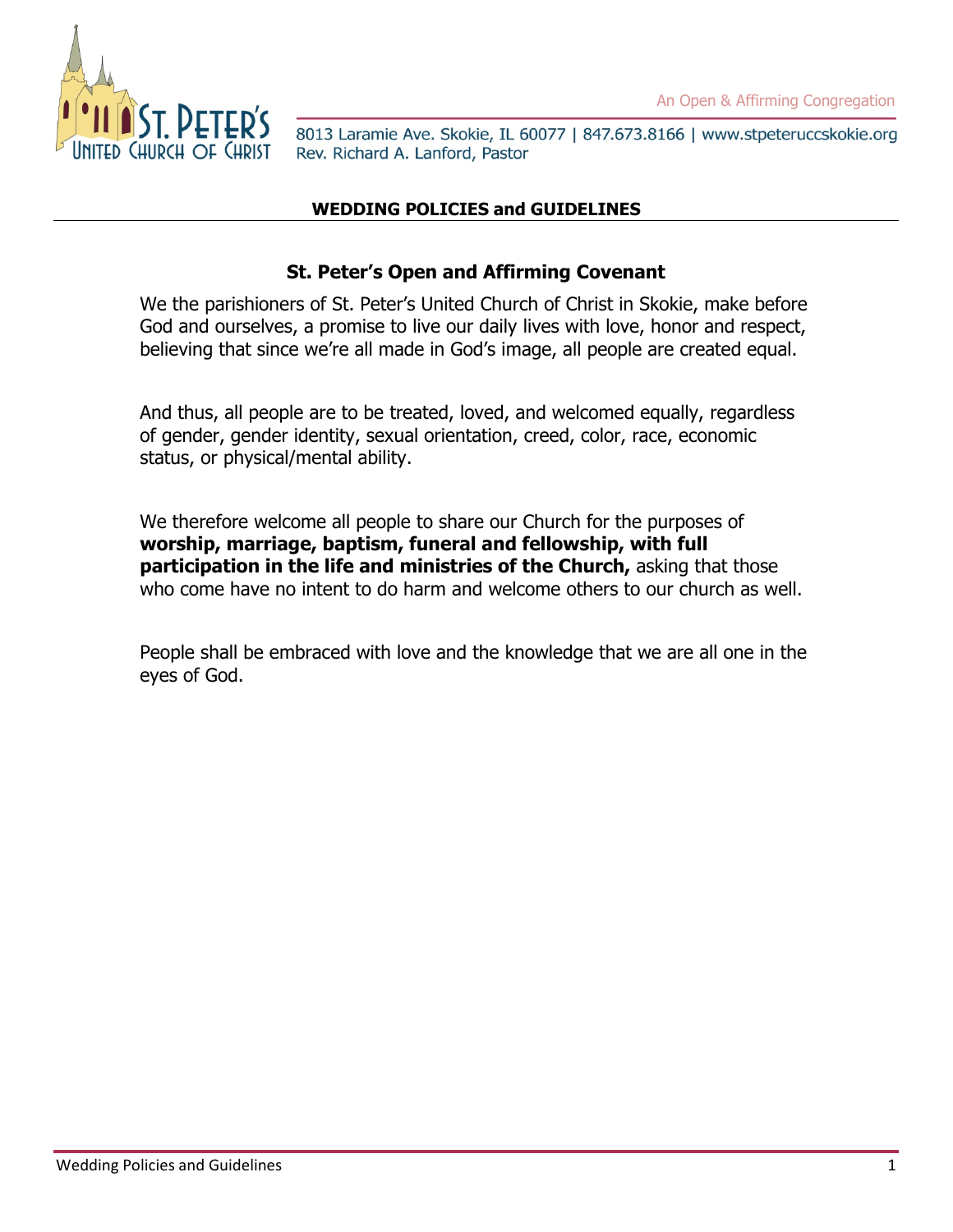

#### **Members/In House:**

- Active members of St. Peter's UCC (StP) receive first priority in scheduling the facility and the Pastor for weddings, rehearsals, and receptions over any other events EXCEPT worship services.
- Fees:
	- $\circ$  Use of Facility Fee: Suggested donation of \$250, but negotiable considering extenuating circumstances
	- o Pastoral Fee: Waived for members
	- $\circ$  Organist Fee:  $$200$  (\$50 additional fee if organist is present at rehearsal)
	- $\circ$  Custodial Fee:  $$100 Wedding only / $150 Wedding and Reception together$
- No deposit required to hold church building.
- All fees must be paid on the last rehearsal prior to the wedding day (separate checks made out to individuals).
	- $\circ$  Scheduling and fees paid to additional musicians (soloists, instrumentalists, etc.) must be handled separately by the wedding party.
	- $\circ$  Specially requested music must be furnished to the pianist/organist at least one day prior to the service. Vocal solos must be "performance ready" - in the correct key for the singer, known by the singer, and furnished to the pianist/organist one day prior to the service. Any additional rehearsal required with the soloist that is not immediately before the service will incur an additional \$25 fee due to the accompanist by the family.
- The couple to be married is asked to schedule meetings with the Pastor for pre-marital counseling and wedding service planning.
- Church office is available, if needed, to create a standard wedding service bulletin (limit 200) any additional materials, invitations, or handouts are the wedding party's responsibility.
- Couple is responsible for acquiring the marriage license, and providing the license to the Pastor on or before the wedding day.
- The Church office will complete the license and submit the document to the proper authority.
- The Memorial Room or Gym are available for a reception following the service, if desired, at no additional cost.
	- $\circ$  Alcohol (beer and wine/champagne no hard liquor) may be served in moderation a representative of the church must be present, and there is an additional \$50 fee for their time.
- The couple will provide information required to the Church office for the completion of the record, and the creation of a wedding certificate.
- The wedding will be entered into our church register as an official ceremony of the church, and those records will be kept in accordance with the St. Peter's UCC Constitution and By-laws. (Church register records constitute an "Official Document" if the original license is damaged or lost.)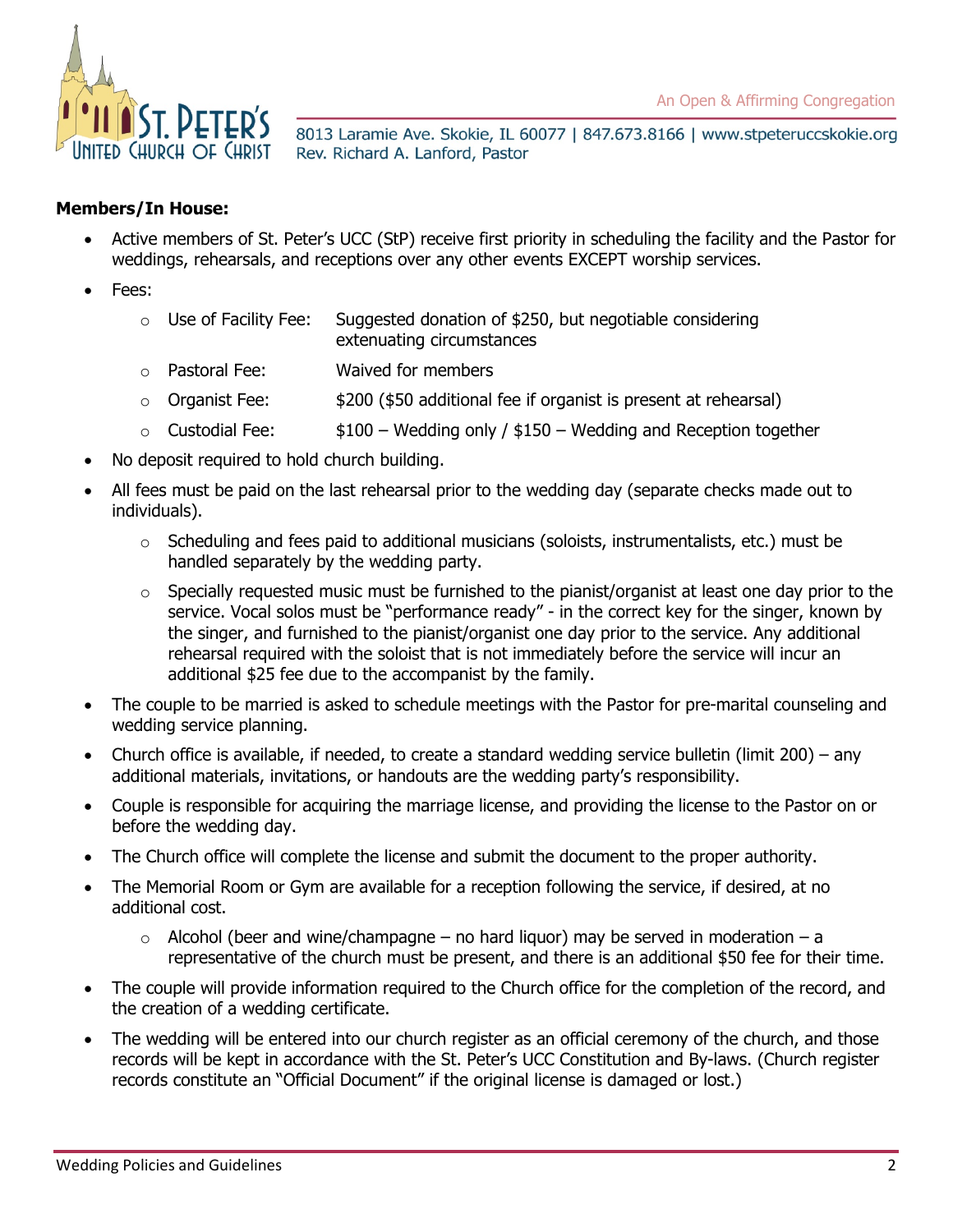

#### **Non-Members/In House:**

- "Non-member" of StP is defined as "not currently considered an active member of StP according to our Constitution and By-laws" i.e., relatives of active members, or formerly active members are considered "non-members" and must:
	- Take second consideration behind active members in scheduling of the facility
	- o Pay appropriate fees
- Fees:
	- o Use of Facility Fee: \$250
	- o Pastoral Fee: \$300
	- $\circ$  Organist Fee:  $$200$  (\$50 additional fee if organist is present at rehearsal)
	- $\circ$  Custodial Fee:  $$100 Wedding only / $150 Wedding and Reception together$
- \$50 deposit required to hold the building.
- All remaining fees must be paid on the last rehearsal prior to the wedding day (separate checks made out to individuals).
	- $\circ$  Scheduling and fees paid to additional musicians (soloists, instrumentalists, etc.) must be handled separately by the wedding party.
	- $\circ$  Specially requested music must be furnished to the pianist/organist at least one day prior to the service. Vocal solos must be "performance ready" - in the correct key for the singer, known by the singer, and furnished to the pianist/organist one day prior to the service. Any additional rehearsal required with the soloist that is not immediately before the service will incur an additional \$25 fee due to the pianist/organist by the family.
- The couple to be married is asked to schedule meetings with the Pastor for pre-marital counseling and wedding service planning.
- Church office is available, if needed, to create a standard wedding service bulletin (limit 200) any additional materials, invitations, or handouts are the wedding party's responsibility.
- Couple is responsible for acquiring the marriage license, and providing the license to the Pastor on or before the wedding day.
- The Church office will complete the license and submit the document to the proper authority.
- The Memorial Room or Gym are available for a reception following the service, if desired, at no additional cost.
	- $\circ$  Alcohol (beer and wine/champagne no hard liquor) may be served in moderation a representative of the church must be present, and there is an additional \$50 fee for their time.
- The couple will provide information required to the Church office for the completion of the record, and the creation of a wedding certificate.
- The wedding will be entered into our church register as an official ceremony of the church, and those records will be kept in accordance with the St. Peter's UCC Constitution and By-laws. (Church register records constitute an "Official Document" if the original license is damaged or lost.)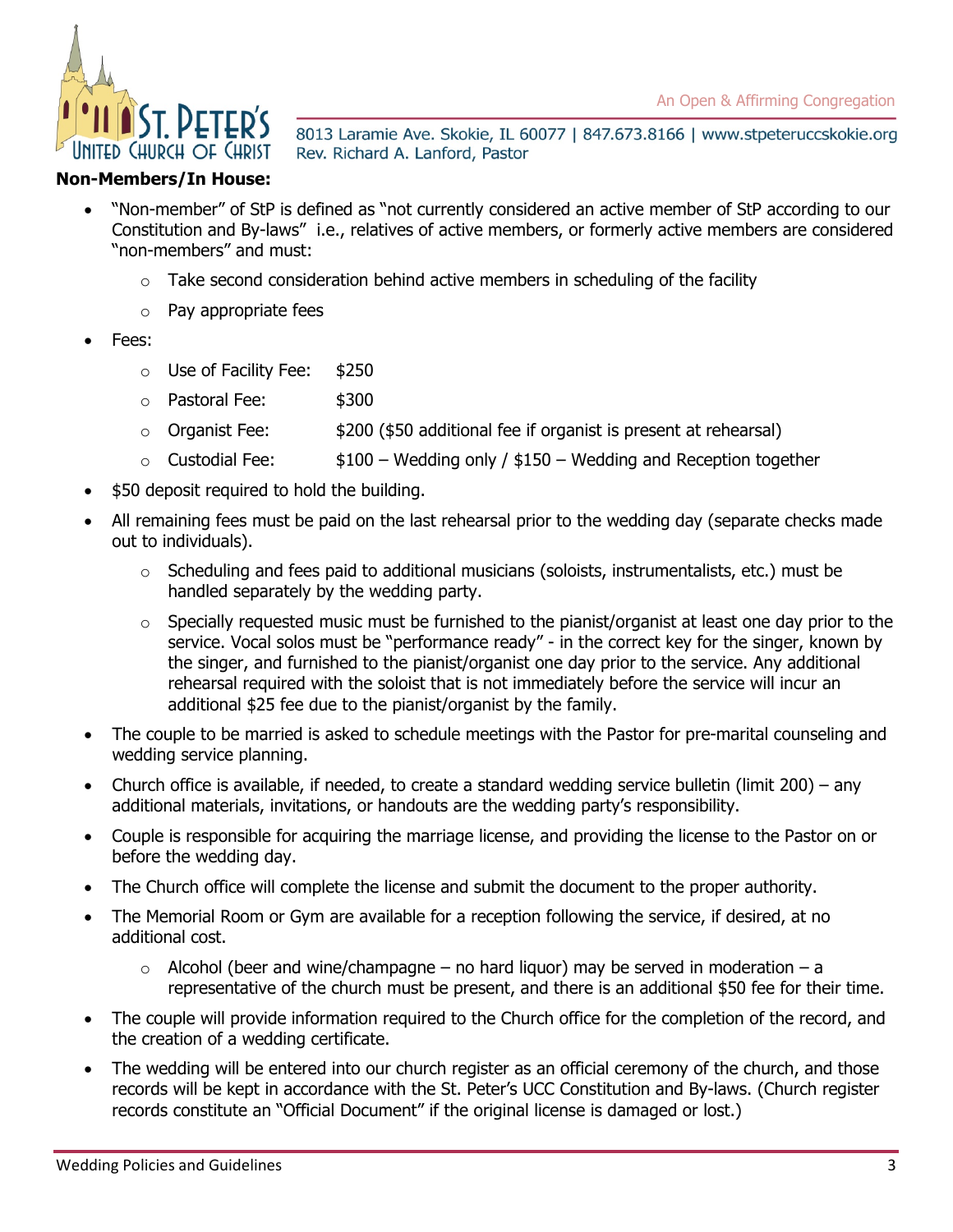An Open & Affirming Congregation



8013 Laramie Ave. Skokie, IL 60077 | 847.673.8166 | www.stpeteruccskokie.org Rev. Richard A. Lanford, Pastor

### **Members/Alternate Location:**

- Active members of StP must coordinate schedules with the Pastor in order to schedule a wedding service in a location other than the St. Peter's property.
- Fees:
	- o Pastoral Fee: \$300
	- $\circ$  Organist Fee:  $$200$  (\$50 additional fee if organist is present at rehearsal)
- All fees must be paid on the last rehearsal prior to the wedding day.
	- $\circ$  Scheduling and fees paid to additional musicians (soloists, instrumentalists, etc.) must be handled separately by the wedding party.
	- o Specially requested music must be furnished to the pianist/organist at least one day prior to the service. Vocal solos must be "performance ready" - in the correct key for the singer, known by the singer, and furnished to the pianist/organist one day prior to the service. Any additional rehearsal required with the soloist that is not immediately before the service will incur an additional \$25 fee due to the pianist/organist by the family.
- The couple to be married is asked to schedule meetings with the Pastor for pre-marital counseling and wedding service planning.
- Church office is available, if needed, to create a standard wedding service bulletin (limit 200) any additional materials, invitations, or handouts are the wedding party's responsibility.
- Couple is responsible for acquiring the marriage license, and providing the license to the Pastor on or before the wedding day.
- The Church office will complete the license and submit the document to the proper authority.
- The Memorial Room or Gym are available for a reception following the service, if desired additional suggested donation of \$100 for use of Memorial Room or Gym, but negotiable considering extenuating circumstances.
	- $\circ$  Alcohol (beer and wine/champagne no hard liquor) may be served in moderation a representative of the church must be present, and there is an additional \$50 fee for their time.
- The couple will provide information required to the Church office for the completion of the record, and the creation of a wedding certificate.
- The wedding will be entered into our church register as an official ceremony of the church, and those records will be kept in accordance with the St. Peter's UCC Constitution and By-laws. (Church register records constitute an "Official Document" if the original license is damaged or lost.)